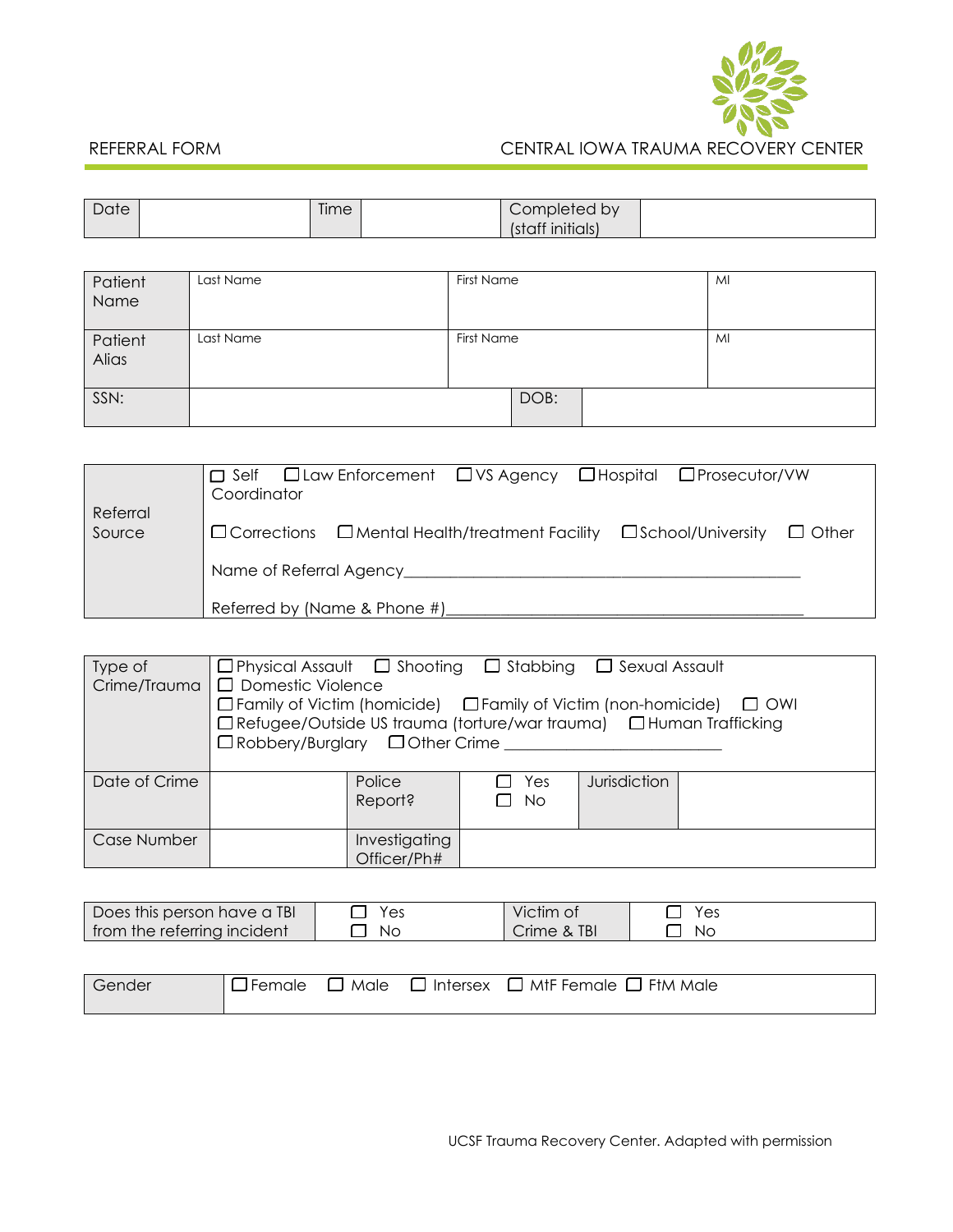

## REFERRAL FORM CENTRAL IOWA TRAUMA RECOVERY CENTER

| Sexual<br>Orientation | $\Box$ Gay/Lesbian $\Box$ Heterosexual $\Box$ Bisexual $\Box$ Unsure/Questioning<br>$\Box$ Unknown/Decline to answer |  |  |  |  |
|-----------------------|----------------------------------------------------------------------------------------------------------------------|--|--|--|--|
|                       |                                                                                                                      |  |  |  |  |
| Race/Ethnicity        | $\Box$ Latinx $\Box$ African American $\Box$ Asian/Pacific Islander $\Box$ Native American                           |  |  |  |  |
|                       | $\Box$ Caucasian $\Box$ Mixed Race/Ethnicity $\Box$ Other                                                            |  |  |  |  |

| JUnknown/Decline to answer |
|----------------------------|
|                            |
|                            |

| Currently on Psychotropic | $\Box$ Yes | <b>Which</b> |  |
|---------------------------|------------|--------------|--|
| <b>Medications</b>        | □ No       | ones?        |  |
|                           |            |              |  |

| <b>Primary Care</b> | Last name | First name | Clinic |
|---------------------|-----------|------------|--------|
| Physician           |           |            |        |
|                     |           |            |        |

| Eligibility &<br><b>Risk</b> | Acutely Suicidal, Psychotic &/or unable to give consent?               | $\Box$ Yes | □No          |
|------------------------------|------------------------------------------------------------------------|------------|--------------|
| Criteria                     | Current or Previous CITRC Client?                                      | $\Box$ Yes | $\square$ No |
|                              |                                                                        |            |              |
|                              | <b>Currently Receiving Mental Health Services?</b>                     | $\Box$ Yes | $\square$ No |
|                              | Younger than Age 18                                                    | $\Box$ Yes | $\square$ No |
|                              | Non-Polk County Resident?                                              | $\Box$ Yes | $\square$ No |
|                              | NOT able to receive services in English?<br>If not, Preferred Language | $\Box$ Yes | $\square$ No |
|                              | Does this person have family members that may<br>want/need services?   | $\Box$ Yes | $\square$ No |

| <b>Primary Address</b><br>(include address where client will be<br>for the next two weeks in one of<br>these spaces) | Number, street, city, state, zip code                                 | Here for next 2<br>weeks?<br>$\Box$ Yes<br>$\square$ No |                                                                             |
|----------------------------------------------------------------------------------------------------------------------|-----------------------------------------------------------------------|---------------------------------------------------------|-----------------------------------------------------------------------------|
|                                                                                                                      | Own Home<br>L.<br>Relative/Friend's<br>ſΙ<br>home<br>Shelter<br>Other | Contact<br>Permissions:                                 | <b>Mail?</b><br>$\Box$ Yes<br>$\square$ No<br>Visit?<br>$\Box$ Yes<br>_J No |

UCSF Trauma Recovery Center. Adapted with permission